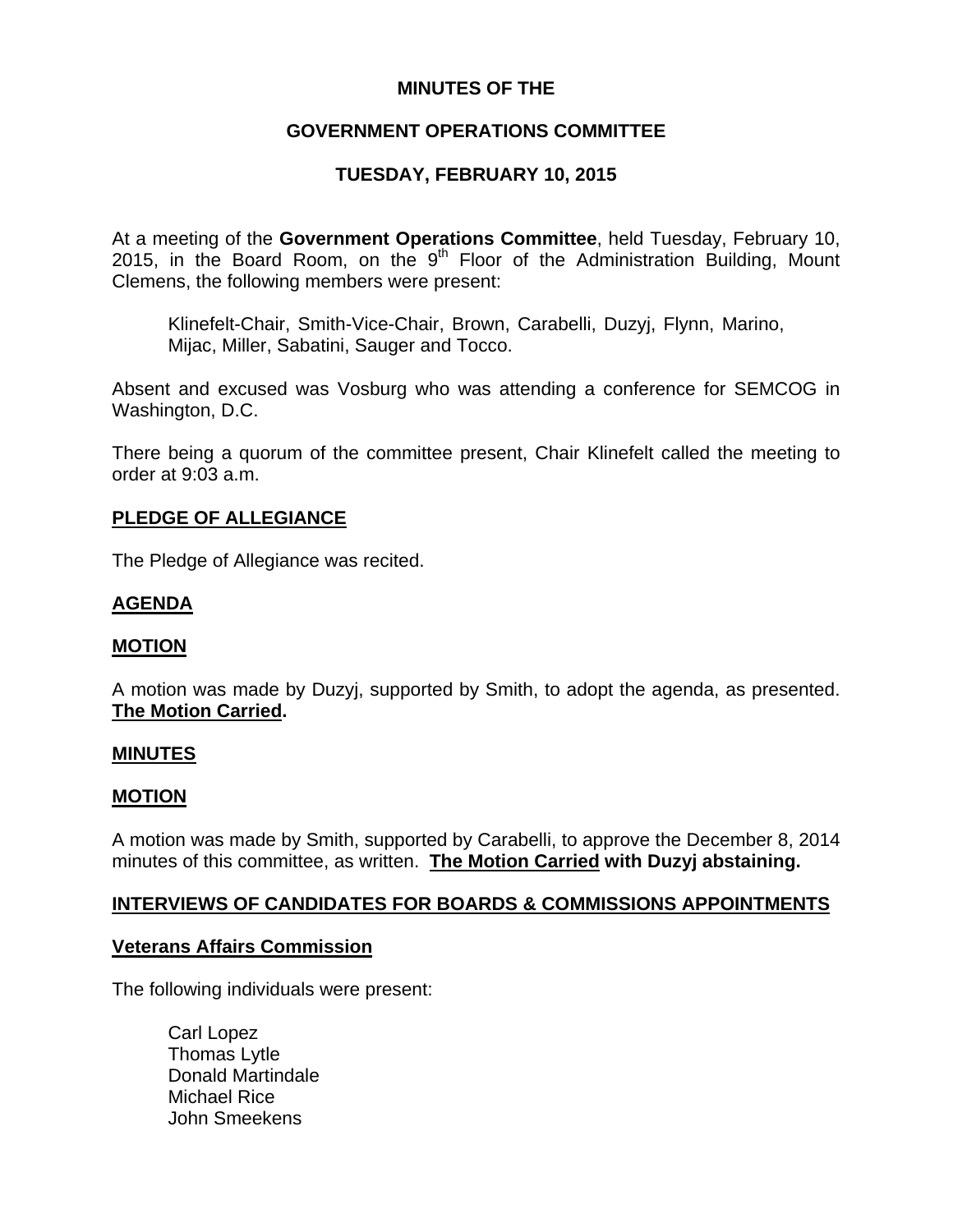The following commissioners spoke: Klinefelt and Sauger.

The following individual was unable to attend:

Marion Ducher

Chair Klinefelt stated that the appointment will be made at the February  $12<sup>th</sup>$  Full Board meeting.

## **GREAT LAKES GEOMATICS, LLC CONTRACT/PROFESSIONAL PARCEL ID ASSIGNMENT SERVICES FOR MACOMB COUNTY/CLERK/REGISTER OF DEEDS**

## **MOTION**

A motion was made by Marino, supported by Duzyj, to forward to the Finance Committee a recommendation to approve the contract for professional parcel ID assignment services for the Macomb County Register of Deeds between the County of Macomb and Great Lakes Geomatics, LLC.

Present were Carmella Sabaugh, Clerk; Todd Schmitz, Chief Deputy Clerk; Marty Dunn, Remonumentation representative; Patricia Swick, attorney counsel; and Craig Jones, Deputy Register of Deeds.

Mr. Schmitz and Mr. Dunn provided an overview of the contract and the services that will provided.

The following commissioners spoke: Brown, Carabelli, Marino and Duzyj.

Chair Klinefelt called for a vote on the motion and **The Motion Carried.**

### **XEROX ACS ENTERPRISE SOLUTIONS, LLC AGREEMENT/INFORMATION TECHNOLOGY PRODUCTS AND SERVICES/CLERK/REGISTER OF DEEDS**

Marty Dunn provided an overview.

### **MOTION**

A motion was made by Duzyj, supported by Miller, to forward to the Finance Committee a recommendation to approve the agreement for Information Technology products and services between the County of Macomb and Xerox, ACS Enterprise Solutions, LLC. **The Motion Carried.**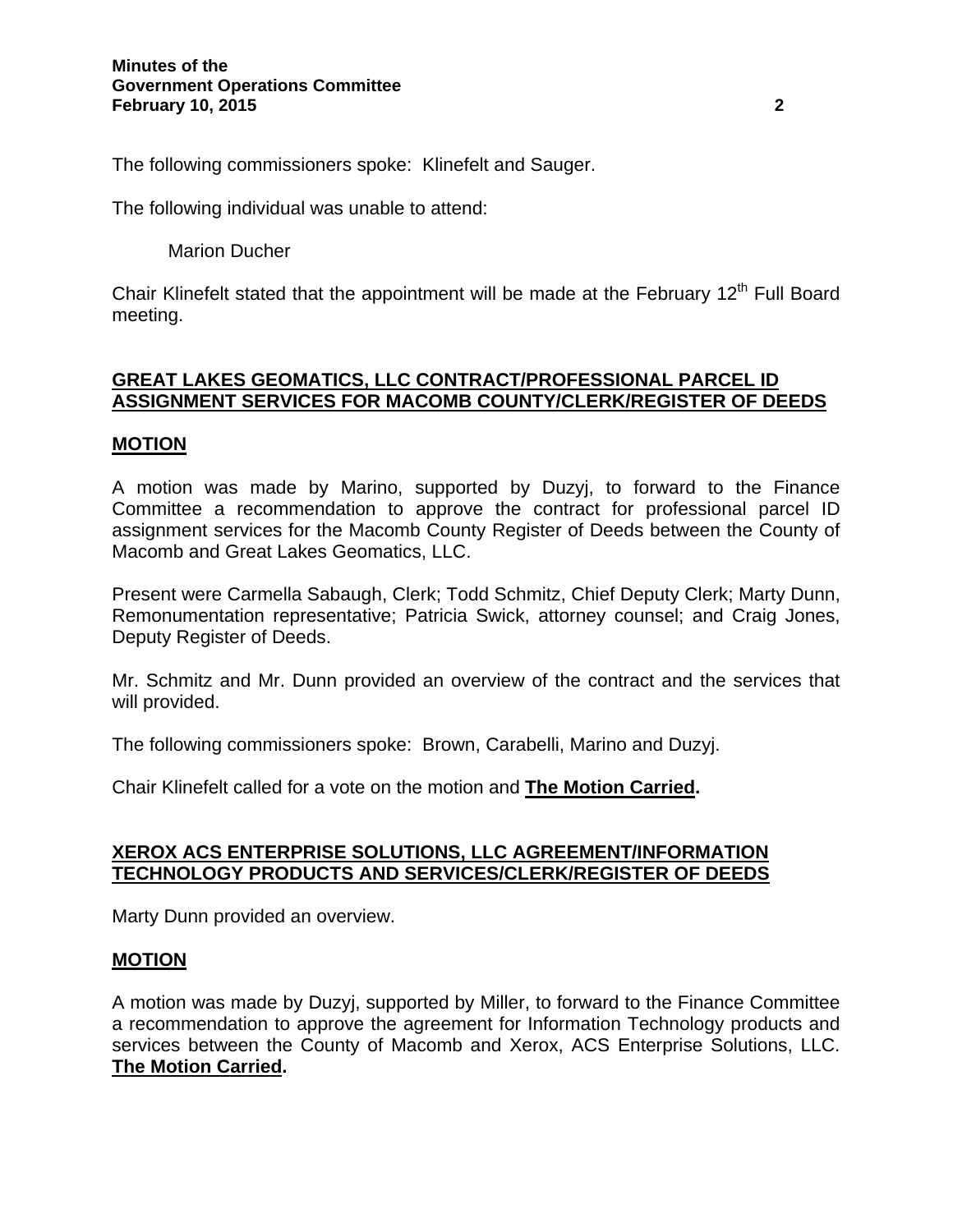## **DISCUSSION/ACTION ON AMENDMENTS TO 2015-16 BOARD RULES**

### **General – Adding Provision for Robert's Rules of Order**

#### **COMMITTEE RECOMMENDATION – MOTION**

A motion was made by Brown, supported by Duzyj, to recommend that the Board of Commissioners approve an amendment to the 2015-16 Board Rules and add a provision to default to Robert's Rules of Order for any rules that have not been explicitly outlined; further, a copy of this Board of Commissioners' action is directed to be delivered forthwith to the Office of the County Executive.

The following commissioner spoke: Flynn.

Chair Klinefelt called for a vote on the motion and **The Motion was Defeated.**

#### **Modification to Section 8.G.2**

### **COMMITTEE RECOMMENDATION – MOTION**

A motion was made by Marino, supported by Brown, to recommend that the Board of Commissioners approve an amendment to Section 8.G.2 of the 2015-16 Board Rules: Establish a two-thirds vote for a motion to call the question; further, a copy of this Board of Commissioners' action is directed to be delivered forthwith to the Office of the County Executive. **THE MOTION CARRIED.** 

### **Modification to Section 16.A.7**

### **COMMITTEE RECOMMENDATION – MOTION**

A motion was made by Brown, supported by Miller, to recommend that the Board of Commissioners approve an amendment to Section 16.A.7. of the 2015-16 Board Rules eliminating the provision to have public participation, at the beginning of each meeting, to be related only to issues contained on the agenda; further, a copy of this Board of Commissioners' action is directed to be delivered forthwith to the Office of the County Executive.

The following commissioners spoke: Brown, Smith, Marino, Flynn and Klinefelt.

Chair Klinefelt called for a vote on the motion and **The Motion was Defeated.** 

## **EXECUTIVE SESSION TO DISCUSS PENDING LITIGATION**

### **MOTION**

A motion was made by Marino, supported by Duzyj, to enter into Executive Session for the purpose of discussing pending litigation.